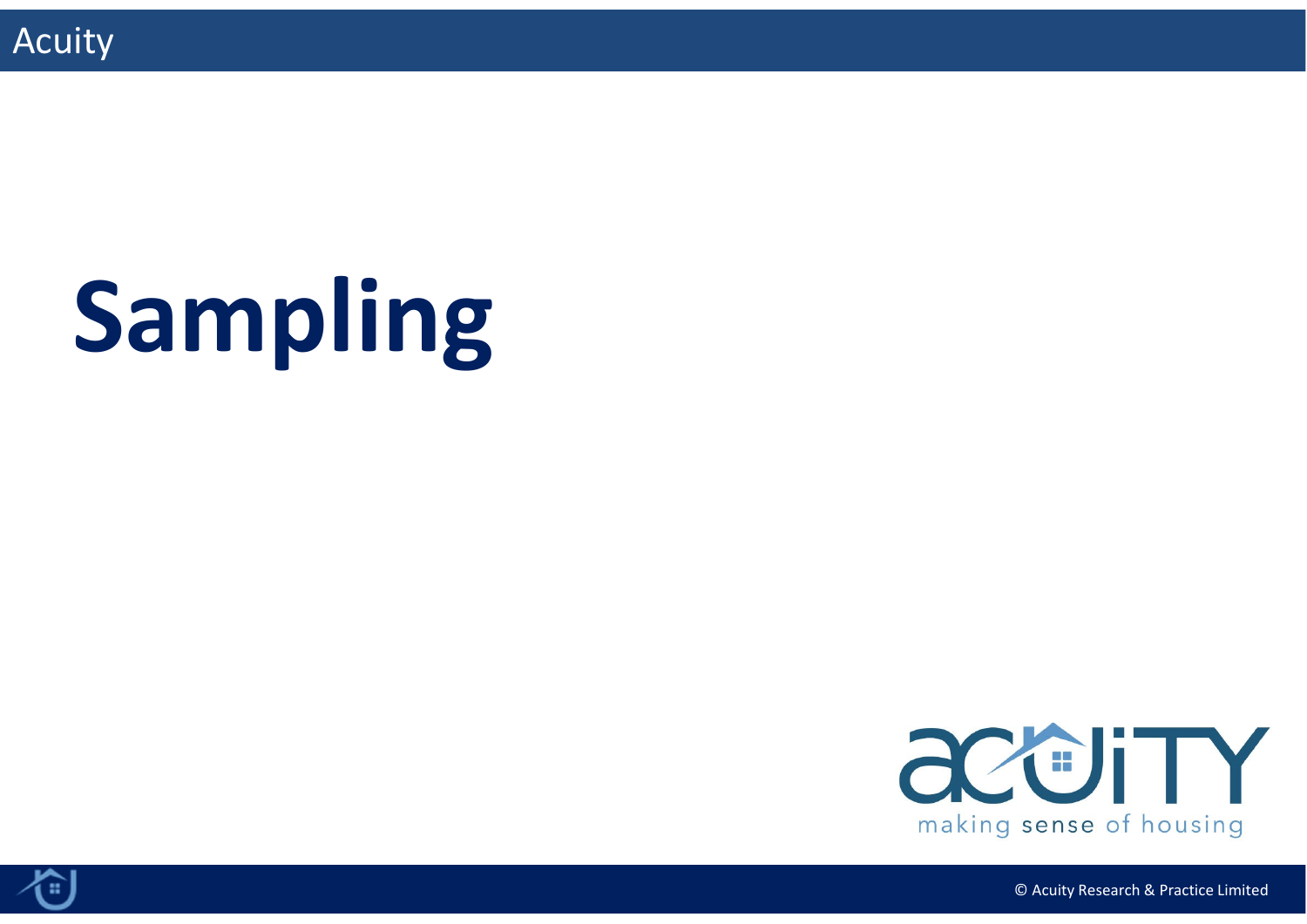## The Basics

Sampling is used when you do not want to conduct census surveys

If the sample is randomly generated and of sufficient size the results should be representative of the total population

Sampling error (also known as confidence interval or margin of error) measures the accuracy of survey results in relation to the total population

Sampling error relevant for quantitative, not small‐scale qualitative, surveys

The results from a sample survey should be checked for representativeness and weighted if necessary. Weighting is a statistical technique in which a number is assigned to each data result to reflect its relative importance, for example to boost the results from one particulate subgroup who returned fewer surveys than other subgroups in the survey, to reflect the true proportion in the total population.

Standard benchmark sampling errors for STAR surveys and HouseMark for benchmarking are :

± 5% for populations of up to 1,000 residents (up to 278 responses needed) ± 4% for populations of between 1,000 and 10,000 residents (375 – 566 responses)

± 3% for populations of over 10,000 residents (over 965 responses needed)

(Margins of error at the 95% confidence level)

It is best to achieve at least 100 responses at the sub‐group level (for example management area, neighbourhood)





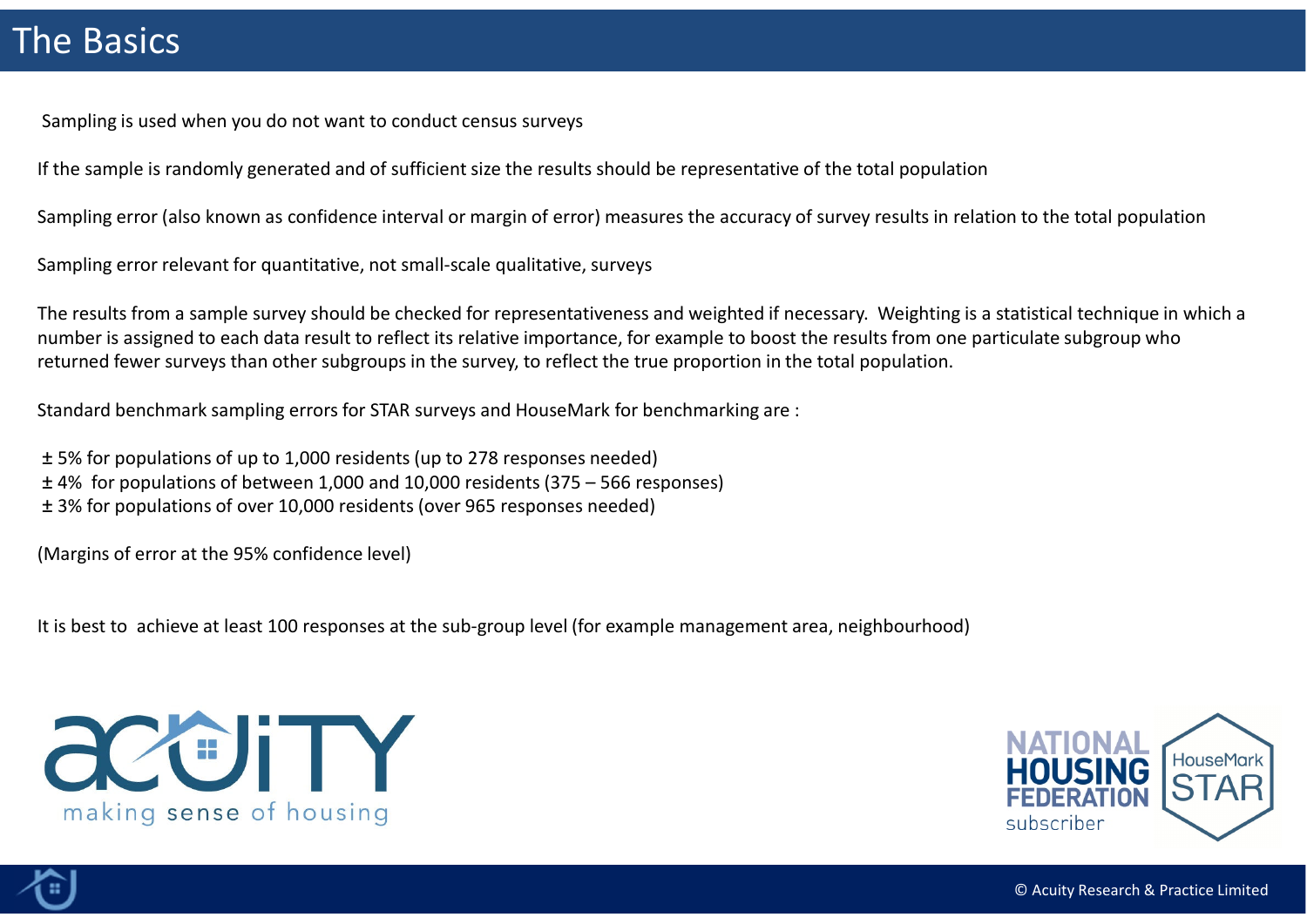## Sampling error ‐ look up table

| <b>Population</b> | Numbers of achieved responses required to meet sampling errors at 95% confidence level |       |       |       |       |       |       |        |
|-------------------|----------------------------------------------------------------------------------------|-------|-------|-------|-------|-------|-------|--------|
|                   | ±3.0%                                                                                  | ±4.0% | ±5.0% | ±6.0% | ±7.0% | ±8.0% | ±9.0% | ±10.0% |
| 250               | 203                                                                                    | 177   | 152   | 129   | 110   | 94    | 81    | 70     |
| 500               | 341                                                                                    | 273   | 217   | 174   | 141   | 116   | 96    | 81     |
| 750               | 441                                                                                    | 334   | 254   | 197   | 156   | 125   | 103   | 85     |
| 1000              | 516                                                                                    | 375   | 278   | 211   | 164   | 131   | 106   | 88     |
| 1250              | 576                                                                                    | 406   | 294   | 220   | 170   | 134   | 108   | 89     |
| 1500              | 624                                                                                    | 428   | 306   | 227   | 174   | 137   | 110   | 91     |
| 2000              | 695                                                                                    | 462   | 322   | 236   | 179   | 140   | 112   | 92     |
| 2500              | 748                                                                                    | 485   | 333   | 241   | 182   | 142   | 114   | 93     |
| 3000              | 786                                                                                    | 500   | 341   | 245   | 184   | 143   | 114   | 93     |
| 3500              | 819                                                                                    | 513   | 346   | 248   | 186   | 144   | 115   | 94     |
| 4000              | 843                                                                                    | 523   | 350   | 250   | 187   | 145   | 116   | 94     |
| 4500              | 862                                                                                    | 530   | 354   | 252   | 188   | 146   | 116   | 94     |
| 5000              | 880                                                                                    | 535   | 357   | 253   | 189   | 146   | 116   | 95     |
| 7500              | 935                                                                                    | 555   | 365   | 258   | 191   | 147   | 117   | 95     |
| 10000             | 965                                                                                    | 567   | 370   | 260   | 193   | 147   | 118   | 95     |
| 15000             | 999                                                                                    | 578   | 375   | 262   | 194   | 149   | 118   | 96     |
| 20000             | 1015                                                                                   | 584   | 377   | 263   | 194   | 149   | 118   | 96     |
| 25000             | 1025                                                                                   | 587   | 379   | 264   | 195   | 150   | 118   | 96     |
| $30000 +$         | 1032                                                                                   | 588   | 380   | 265   | 195   | 150   | 118   | 96     |





© Acuity Research & Practice Limited

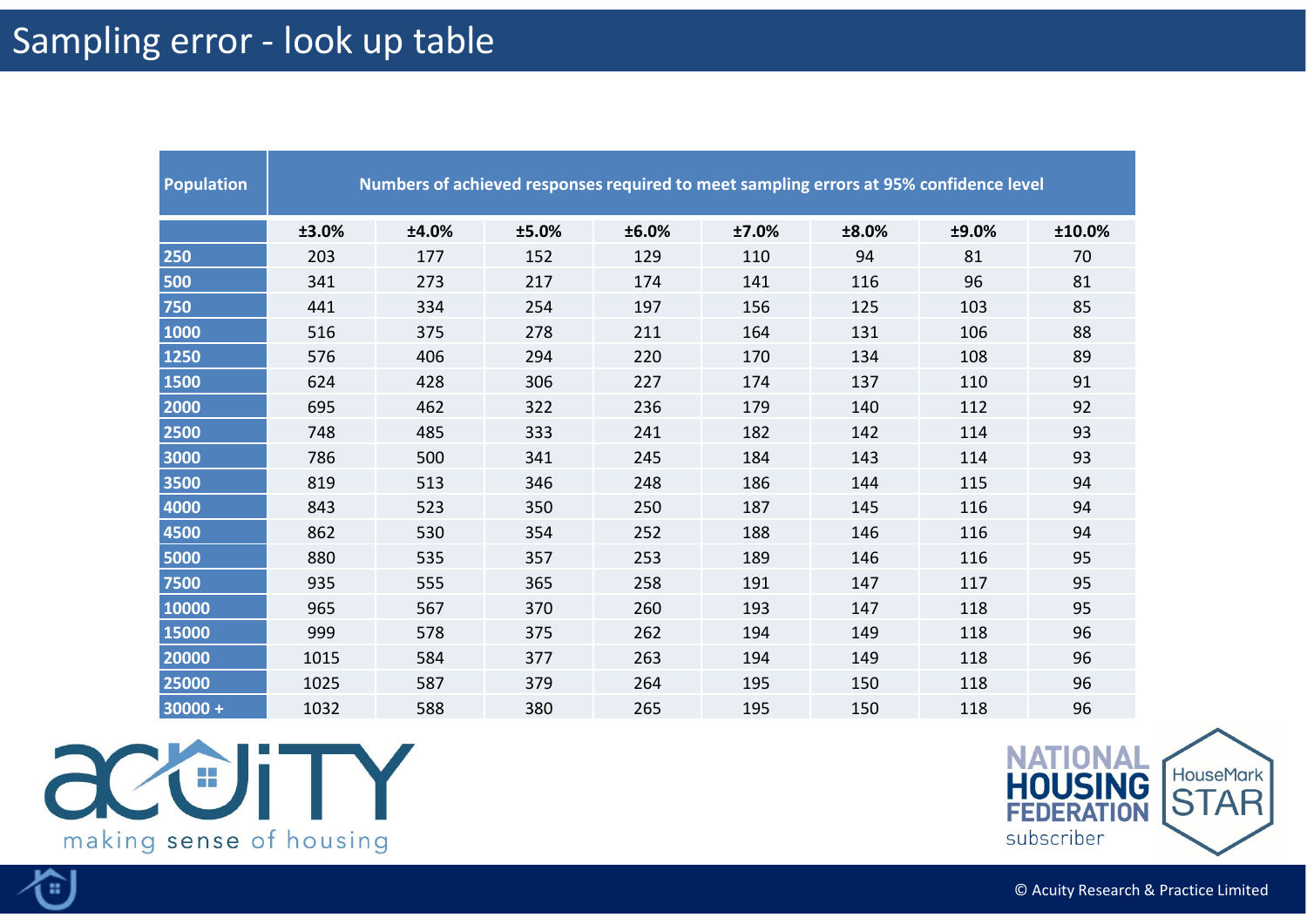## Sample design for a STAR survey

| <b>Tenure</b>                    | <b>Population</b> | <b>Proposed</b><br>sample | Sample as % of<br>total<br>population | <b>Estimated</b><br>response rate | <b>Estimated</b><br>replies | <b>Sampling error</b> |
|----------------------------------|-------------------|---------------------------|---------------------------------------|-----------------------------------|-----------------------------|-----------------------|
| <b>General needs tenants</b>     | 7000              | 1383                      | 20%                                   | 40%                               | 553                         | $±4.0\%$              |
| <b>Housing for Older People</b>  | 1000              | 750                       | 75%                                   | 50%                               | 375                         | ±4.0%                 |
| <b>Supported housing tenants</b> | 300               | 300                       | 100%                                  | 40%                               | 120                         | ±7.0%                 |
| <b>Sub total tenants</b>         | 8300              | 2433                      | 29%                                   |                                   | 1048                        | ±2.9%                 |
|                                  |                   |                           |                                       |                                   |                             |                       |
| <b>Leaseholders</b>              | 575               | 575                       | 100%                                  | 30%                               | 173                         | ±6.3%                 |
| <b>Shared owners</b>             | 225               | 225                       | 100%                                  | 30%                               | 68                          | ±9.9%                 |
| <b>Sub total homeowners</b>      | 800               | 800                       | 100%                                  |                                   | 240                         | ±5.3%                 |
|                                  |                   |                           |                                       |                                   |                             |                       |
| <b>ALL RESIDENTS</b>             | 9100              | 3233                      | 36%                                   |                                   | 1288                        | ±2.6%                 |